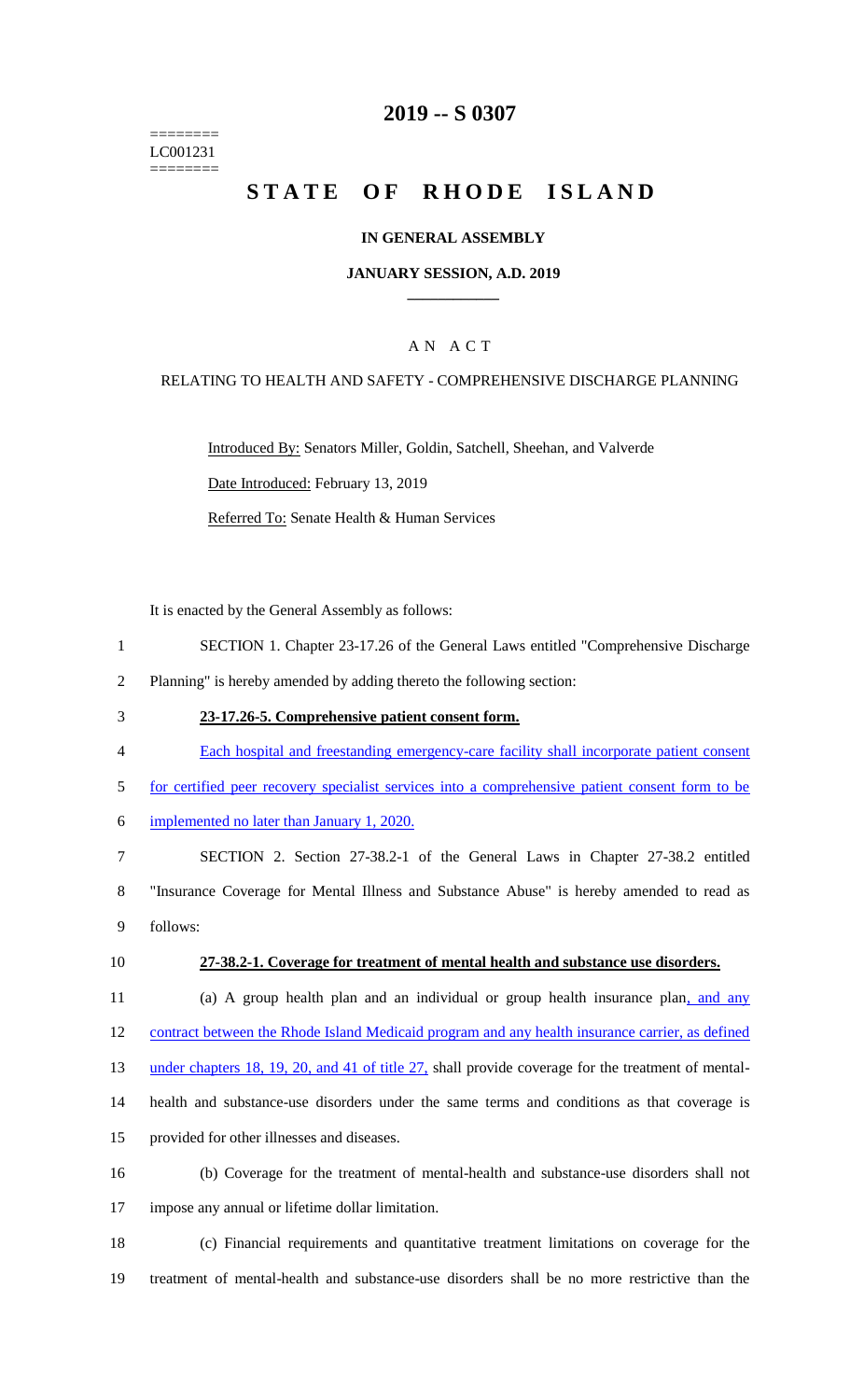predominant financial requirements applied to substantially all coverage for medical conditions in each treatment classification.

 (d) Coverage shall not impose non-quantitative treatment limitations for the treatment of mental health and substance-use disorders unless the processes, strategies, evidentiary standards, or other factors used in applying the non-quantitative treatment limitation, as written and in operation, are comparable to, and are applied no more stringently than, the processes, strategies, evidentiary standards, or other factors used in applying the limitation with respect to medical/surgical benefits in the classification.

 (e) The following classifications shall be used to apply the coverage requirements of this chapter: (1) Inpatient, in-network; (2) Inpatient, out-of-network; (3) Outpatient, in-network; (4) Outpatient, out-of-network; (5) Emergency care; and (6) Prescription drugs.

 (f) Medication-assisted treatment or medication-assisted maintenance services of substance-use disorders, opioid overdoses, and chronic addiction, including methadone, buprenorphine, naltrexone, or other clinically appropriate medications, is included within the appropriate classification based on the site of the service.

 (g) Payors shall rely upon the criteria of the American Society of Addiction Medicine 17 when developing coverage for levels of care and determining placements for substance-use disorder treatment.

 (h) Patients with substance-use disorders shall have access to evidence-based, non-opioid treatment for pain, therefore coverage shall apply to medically necessary chiropractic care and osteopathic manipulative treatment performed by an individual licensed under § 5-37-2.

 (i) Parity of cost-sharing requirements. Regardless of the professional license of the provider of care, if that care is consistent with the provider's scope of practice and the health plan's credentialing and contracting provisions, cost-sharing for behavioral health counseling visits and medication maintenance visits shall be consistent with the cost-sharing applied to primary care office visits.

 (j) Consistent with coverage for medical and surgical services, a health plan as defined in subsection (a) of this section shall cover clinically appropriate residential or inpatient services, 29 including detoxification and stabilization services, for the treatment of mental health and substance use disorders, including alcohol use disorders, in accordance with this subsection. After an assessment for substance use disorders, including alcohol use disorders, based upon the criteria 32 of the American Society of Addiction Medicine, or after an appropriate psychiatric assessment for mental health disorders, conducted upon an emergency admission or for continuation of care, if a qualified medical or clinical professional determines that residential or inpatient care, including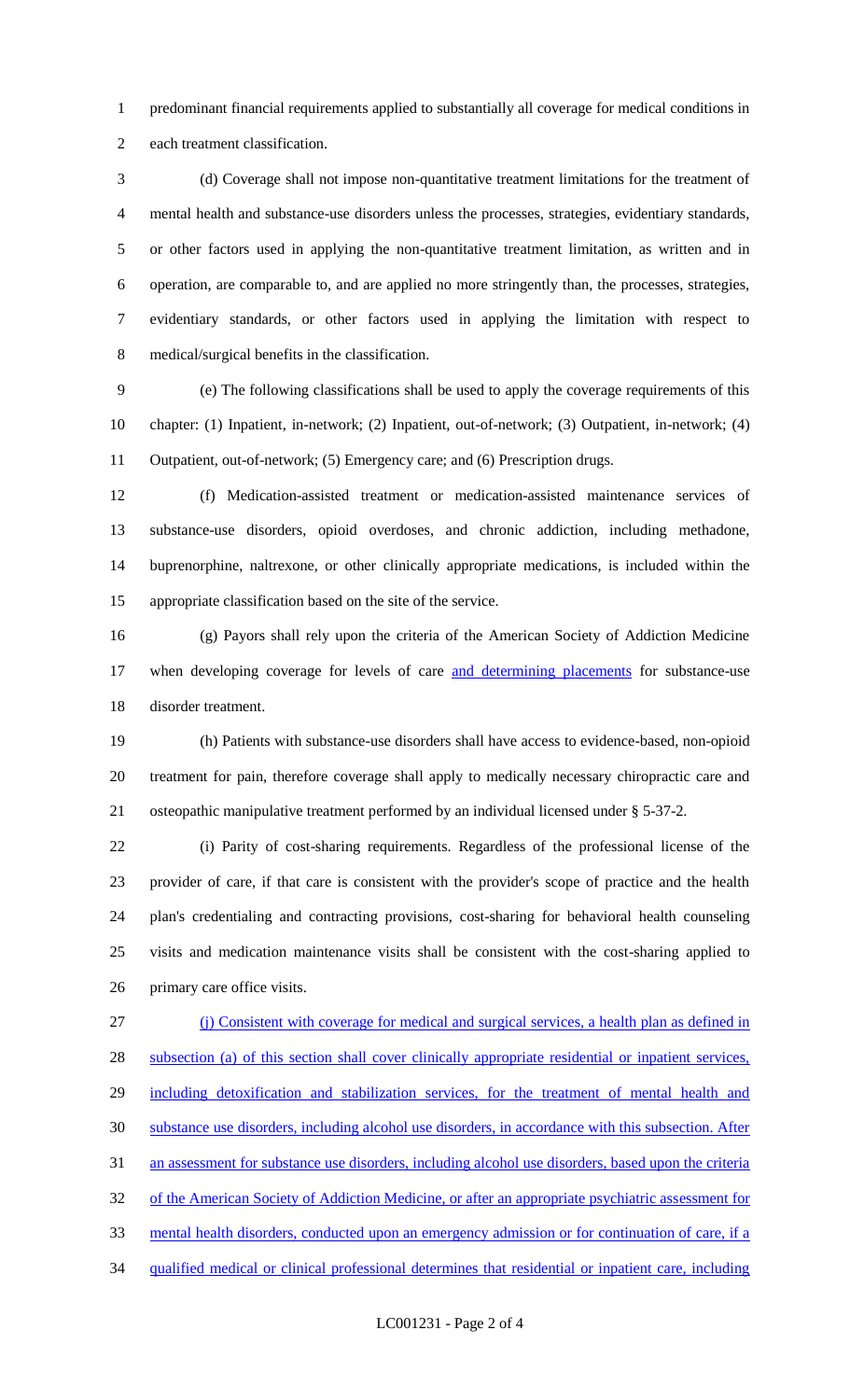detoxification and stabilization services, is the most appropriate and least restrictive level of care necessary, that professional shall, within twenty-four (24) hours of admission or at least twenty- four (24) hours prior to the expiration of any previous authorization from the health insurer, submit a treatment plan, including an estimated length of stay and such other information as may 5 be reasonably requested by the health insurer, to the patient's health insurer. The health insurer shall conduct the utilization review in accordance with chapter 18.9 of title 27; provided, that the patient shall be and remain presumptively covered for residential or inpatient services, including detoxification and stabilization services, during the utilization review. On or before March l, 9 2022, the senate committee on health and human services, in conjunction with the house 10 committee on corporations, shall conduct a hearing on the impact of this subsection, to include 11 presentations from payors and providers, and other stakeholders at the discretion of the committee chairs. This subsection shall apply only to covered services delivered within the health insurer's provider network. Nothing herein prohibits the group health plan or health insurer from 14 conducting quality of care reviews. SECTION 3. This act shall take effect on January 1, 2020.

======== LC001231 ========